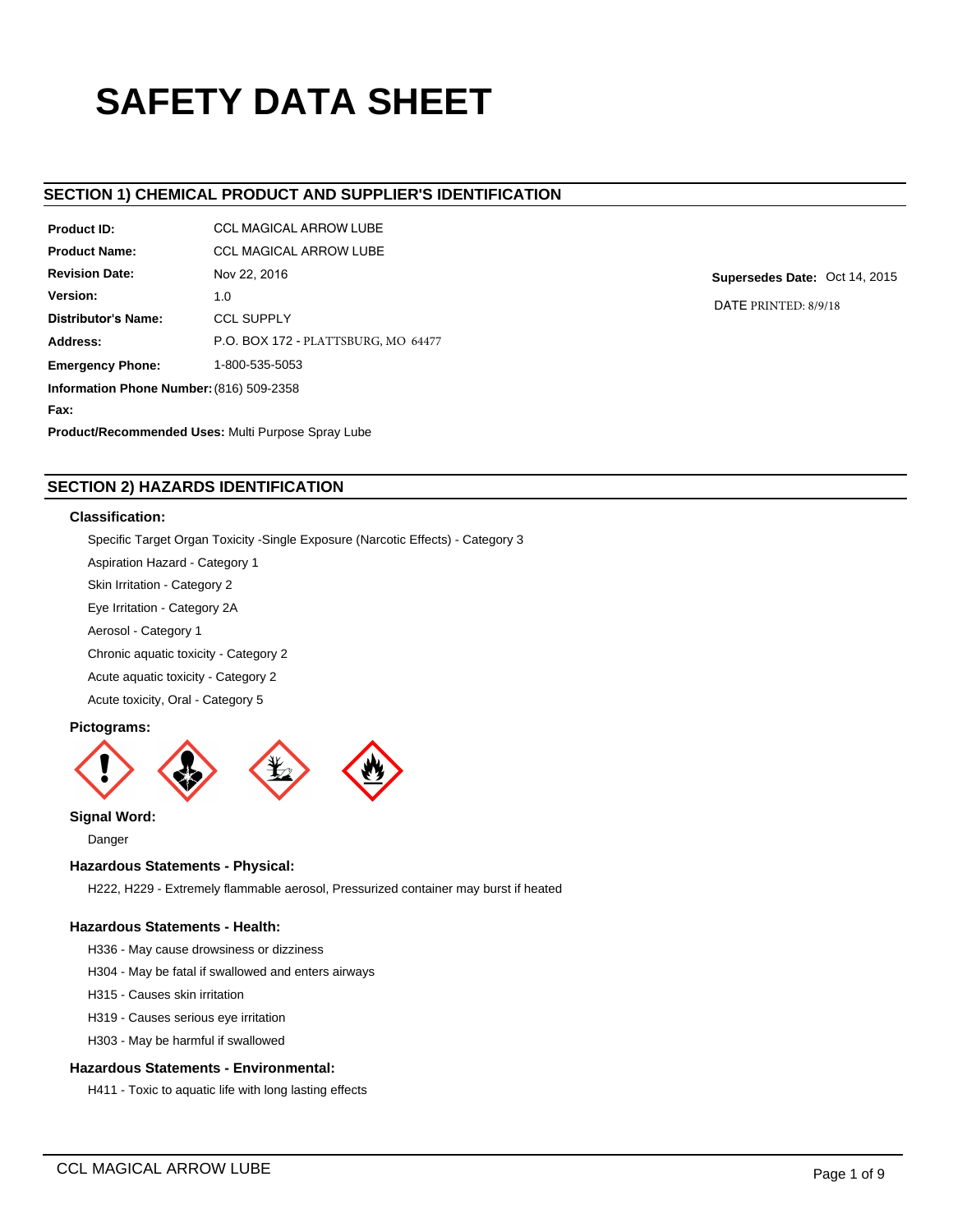#### **Precautionary Statements - General:**

P101 - If medical advice is needed, have product container or label at hand.

P102 - Keep out of reach of children.

P103 - Read label before use.

#### **Precautionary Statements - Prevention:**

- P261 Avoid breathing dust/fume/gas/mist/vapors/spray.
- P271 Use only outdoors or in a well-ventilated area.
- P264 Wash thoroughly after handling.
- P280 Wear eye protection/face protection.
- P273 Avoid release to the environment.
- P211 Do not spray on an open flame or other ignition source.
- P251 Do not pierce or burn, even after use.
- P210 Keep away from heat, hot surfaces, sparks, open flames and other ignition sources. No smoking.

#### **Precautionary Statements - Response:**

P304 + P340 - IF INHALED: Remove person to fresh air and keep comfortable for breathing.

P312 - Call a POISON CENTER or doctor/physician if you feel unwell.

P301 + P310 - IF SWALLOWED: Immediately call a POISON CENTER or doctor/physician.

P331 - Do NOT induce vomiting.

P302 + P352 - IF ON SKIN: Wash with plenty of soap and water.

P332 + P313 - If skin irritation occurs: Get medical advice/attention.

P362 + P364 - Take off contaminated clothing and wash it before reuse.

P305 + P351 + P338 - IF IN EYES: Rinse cautiously with water for several minutes. Remove contact lenses, if present and easy to do. Continue rinsing.

P337 + P313 - If eye irritation persists: Get medical advice/attention.

P391 - Collect spillage.

## **Precautionary Statements - Storage:**

P403 + P405 - Store in a well-ventilated place. Store locked up.

P410 - Protect from sunlight.

P412 - Do not expose to temperatures exceeding 50°C/122°F.

## **Precautionary Statements - Disposal:**

P501 - Dispose of contents and container in accordance with all local, regional, national and international regulations.

## **SECTION 3) COMPOSITION / INFORMATION ON INGREDIENTS**

| <b>CAS</b>   | <b>Chemical Name</b>                                                               | % By Weight  |
|--------------|------------------------------------------------------------------------------------|--------------|
| 0000067-64-1 | <b>ACETONE</b>                                                                     | 24% - 41%    |
| 0000106-97-8 | <b>BUTANE</b>                                                                      | 24% - 41%    |
| 0064742-52-5 | MINERAL OIL, PETROLEUM DISTILLATES, HYDROTREATED (MILD) HEAVY<br><b>NAPHTHENIC</b> | 16% - 27%    |
| 0000142-82-5 | N-HEPTANE                                                                          | $8\% - 21\%$ |
| 0000074-98-6 | <b>PROPANE</b>                                                                     | $3\% - 7\%$  |
|              |                                                                                    |              |

## **SECTION 4) FIRST-AID MEASURES**

#### **Inhalation:**

Remove source of exposure or move person to fresh air and keep comfortable for breathing.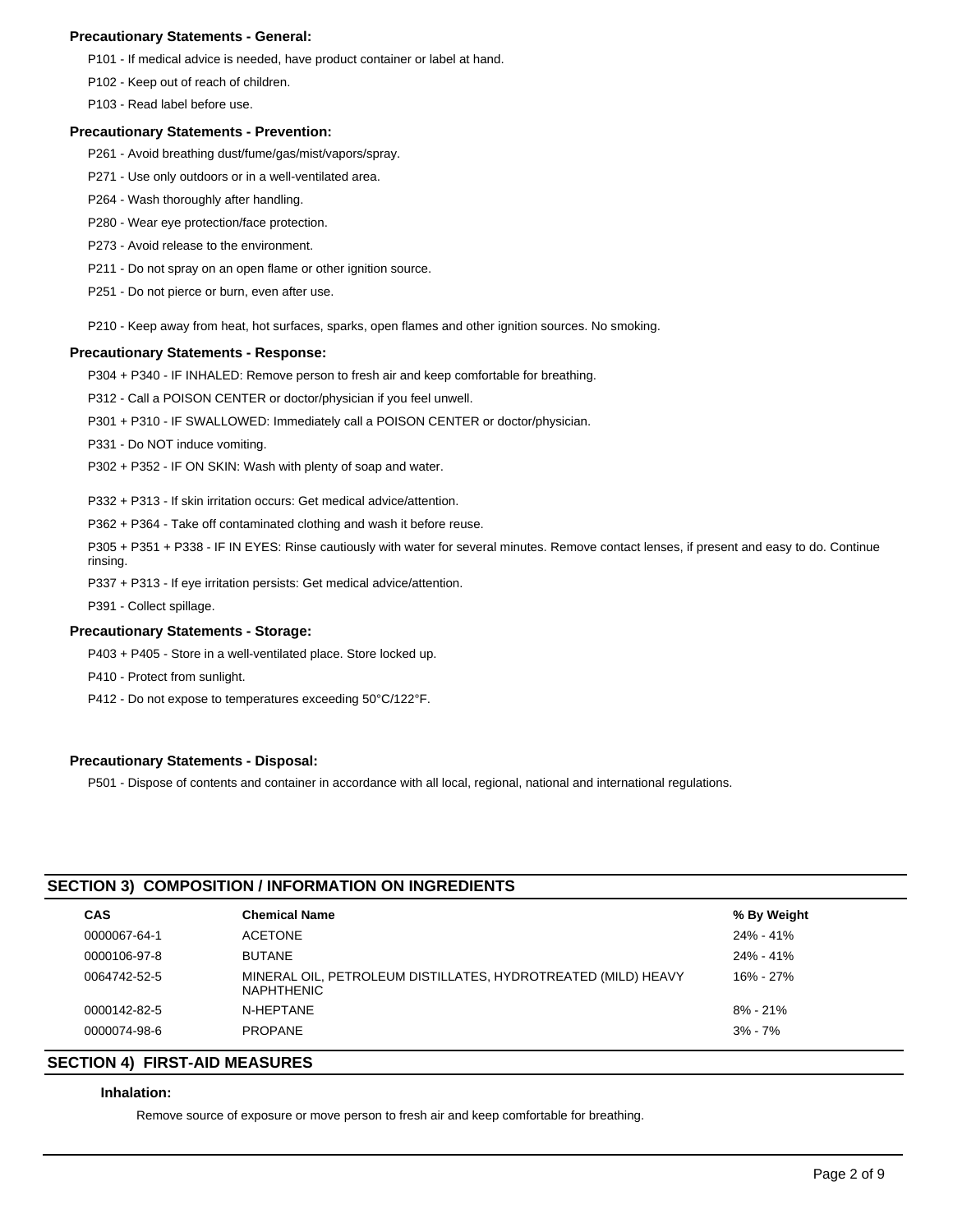If exposed/feel unwell/concerned: Call a POISON CENTER/doctor.

Eliminate all ignition sources if safe to do so.

#### **Eye Contact:**

Remove source of exposure or move person to fresh air. Rinse eyes cautiously with lukewarm, gently flowing water for several minutes, while holding the eyelids open. Remove contact lenses, if present and easy to do. Continue rinsing for a duration of 15-20 minutes. Take care not to rinse contaminated water into the unaffected eye or onto the face. If eye irritation persists: Get medical advice/attention.

#### **Skin Contact:**

Take off immediately all contaminated clothing, shoes and leather goods (e.g. watchbands, belts). Gently blot or brush away excess product. Wash with plenty of lukewarm, gently flowing water for a duration of 15-20 minutes. Call a POISON CENTER/doctor if you feel unwell. Store contaminated clothing under water and wash before reuse or discard.

#### **Ingestion:**

Rinse mouth. Do NOT induce vomiting. Immediately call a POISON CENTER/doctor. If vomiting occurs naturally, lie on your side, in the recovery position.

Never give anything by mouth to an unconscious or convulsing victim. Keep person warm and quiet.

## **SECTION 5) FIRE-FIGHTING MEASURES**

#### **Suitable Extinguishing Media:**

Use water, fog, dry chemical, or carbon dioxide.

Carbon dioxide can displace oxygen. Use caution when applying carbon dioxide in confined spaces. Simultaneous use of foam and water on the same surface is to be avoided as water destroys the foam.

#### **Unsuitable Extinguishing Media:**

Water may be ineffective but can be used to cool containers exposed to heat or flame.

#### **Specific Hazards in Case of Fire:**

Contents under pressure. Keep away from ignition sources and open flames. Exposure of containers to extreme heat and flames can cause them to rupture often with violent force.

Aerosol cans may rupture when heated.

Heated cans may burst.

In fire, will decompose to carbon dioxide, carbon monoxide

#### **Fire-Fighting Procedures:**

Isolate immediate hazard area and keep unauthorized personnel out. Stop spill/release if it can be done safely. Move undamaged containers from immediate hazard area if it can be done safely. Water spray may be useful in minimizing or dispersing vapors and to protect personnel.

Dispose of fire debris and contaminated extinguishing water in accordance with official regulations.

#### **Special Protective Actions:**

Wear protective pressure self-contained breathing apparatus (SCBA)and full turnout gear.

Care should always be exercised in dust/mist areas.

#### **SECTION 6) ACCIDENTAL RELEASE MEASURES**

#### **Emergency Procedure:**

Flammable/combustible material.

ELIMINATE all ignition sources (no smoking, flares, sparks, or flames in immediate area). Stay upwind; keep out of low areas. Immediately turn off or isolate any source of ignition. Keep unnecessary people away; isolate hazard area and deny entry. Do not touch or walk through spilled material. Clean up immediately. Use absorbent sweeping compound to soak up material and put into suitable container for proper disposal.

#### **Recommended Equipment:**

Wear safety glasses and gloves.

#### **Personal Precautions:**

ELIMINATE all ignition sources (no smoking, flares, sparks, or flames in immediate area). Use explosion proof equipment. Avoid breathing vapor. Avoid contact with skin, eye or clothing. Do not touch damaged containers or spilled materials unless wearing appropriate protective clothing.

#### **Environmental Precautions:**

Stop spill/release if it can be done safely. Prevent spilled material from entering sewers, storm drains, other unauthorized drainage systems and natural waterways by using sand, earth, or other appropriate barriers.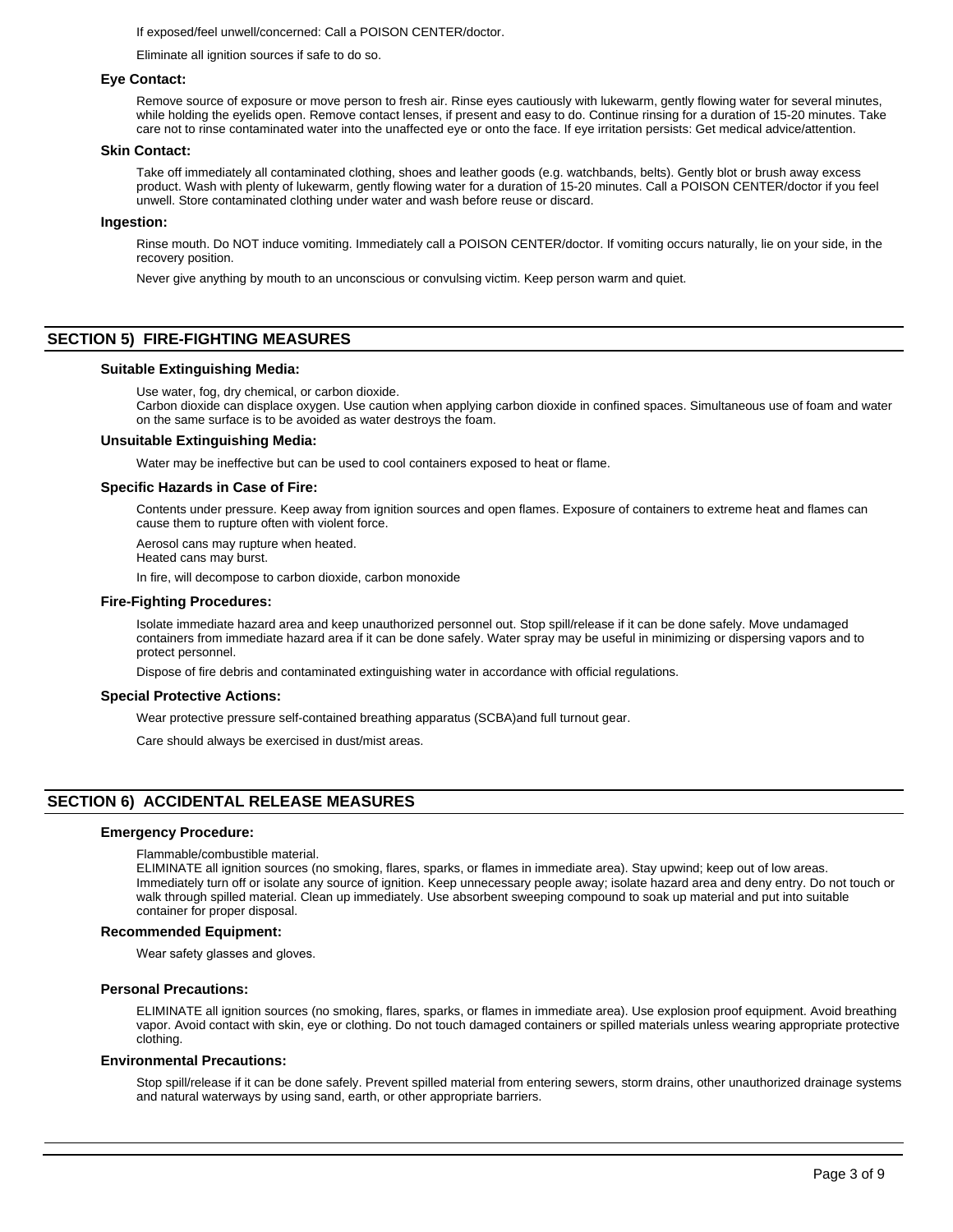#### **General:**

For industrial and institutional use only. For use by trained personnel only. Keep away from children. Wash hands after use. Do not get in eyes, on skin or on clothing. Do not breathe vapors or mists. Use good personal hygiene practices. Eating, drinking and smoking in work areas is prohibited. Remove contaminated clothing and protective equipment before entering eating areas. Eyewash stations and showers should be available in areas where this material is used and stored.

#### **Ventilation Requirements:**

Use only with adequate ventilation to control air contaminants to their exposure limits. The use of local ventilation is recommended to control emissions near the source.

#### **Storage Room Requirements:**

Keep container(s) tightly closed and properly labeled. Store in cool, dry, well-ventilated areas away from heat, direct sunlight and incompatibilities. Store in approved containers and protect against physical damage. Keep containers securely sealed when not in use. Indoor storage should meet OSHA standards and appropriate fire codes. Containers that have been opened must be carefully resealed to prevent leakage. Empty container retain residue and may be dangerous.

Do not cut, drill, grind, weld, or perform similar operations on or near containers. Do not pressurize containers to empty them. Ground all structures, transfer containers and equipment to conform to the national electrical code. Use procedures that prevent static electrical sparks. Static electricity may accumulate and create a fire hazard.

Store at temperatures below 120°F.

## **SECTION 8) EXPOSURE CONTROLS, PERSONAL PROTECTION**

#### **Eye Protection:**

Chemical goggles, safety glasses with side shields or vented/splash proof goggles. Contact lenses may absorb irritants. Particles may adhere to lenses and cause corneal damage.

#### **Skin Protection:**

Wear gloves, long sleeved shirt, long pants and other protective clothing as required to minimize skin contact.

Use of gloves approved to relevant standards made from the following materials may provide suitable chemical protection: PVC, neoprene or nitrile rubber gloves. Suitability and durability of a glove is dependent on usage, e.g. frequency and duration of contact, chemical resistance of glove material, glove thickness, dexterity. Always seek advice from glove suppliers. Contaminated gloves should be replaced. Chemical-resistant clothing is recommended to avoid prolonged contact. Avoid unnecessary skin contact.

#### **Respiratory Protection:**

If engineering controls do not maintain airborne concentrations to a level which is adequate to protect worker, a respiratory protection program that meets or is equivalent to OSHA 29 CFR 1910.134 and ANSI Z88.2 should be followed. Check with respiratory protective equipment suppliers. Where air-filtering respirators are suitable, select an appropriate combination of mask and filter. Select a filter suitable for combined particulate/organic gases and vapors.

When spraying more than one half can continuously or more than one can consecutively, use NIOSH approved respirator.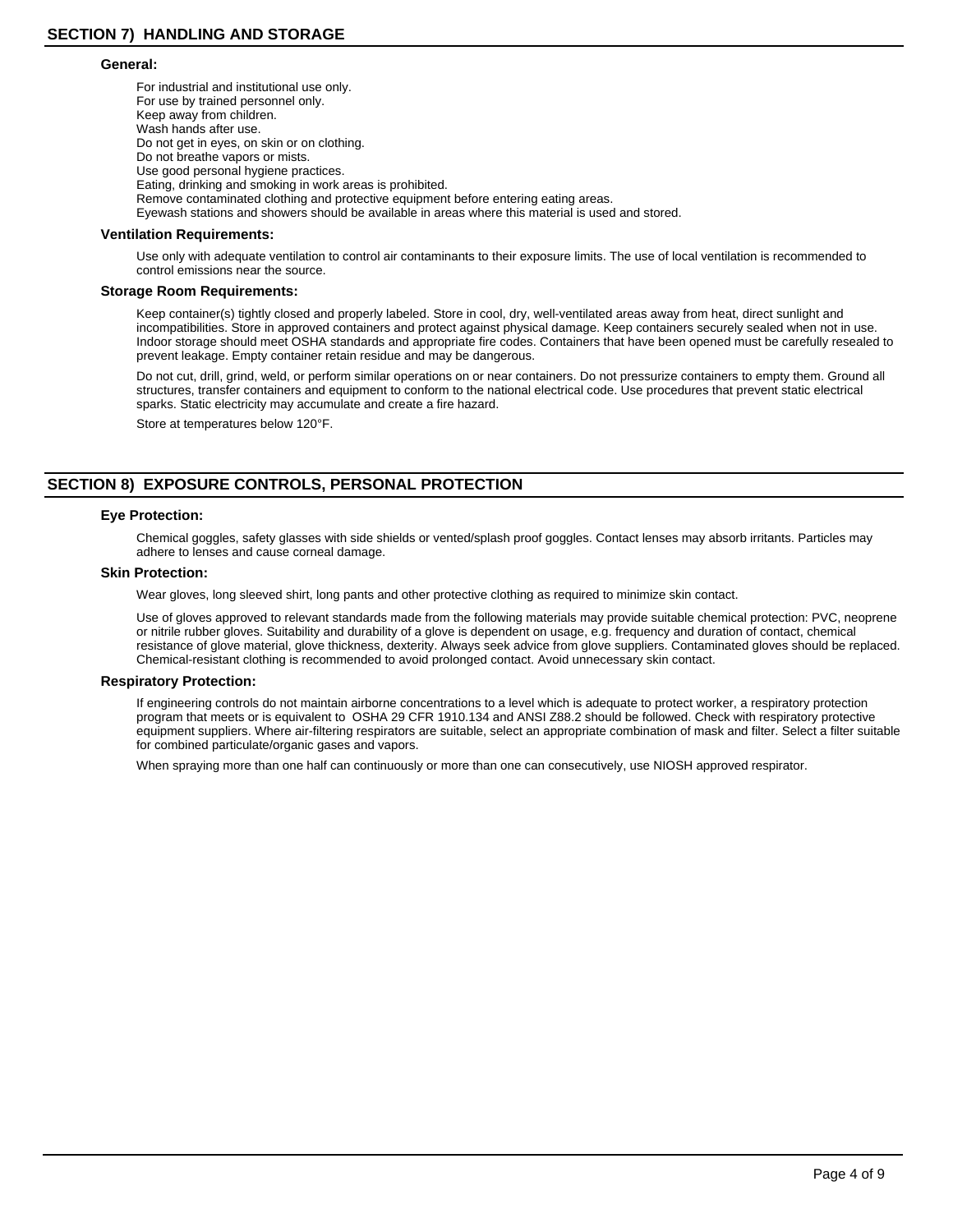| <b>Chemical Name</b>                                                                                                | <b>OSHA</b><br>TWA<br>(ppm) | <b>OSHA</b><br>TWA<br>(mg/m3) | <b>OSHA</b><br><b>STEL</b><br>(ppm) | <b>OSHA</b><br><b>STEL</b><br>(mg/m3) | <b>OSHA</b><br>Tables (Z1,<br>Z2, Z3) | <b>OSHA</b><br>Carcinogen | <b>OSHA</b><br><b>Skin</b><br>designation | <b>NIOSH</b><br><b>TWA</b><br>(ppm) | <b>NIOSH</b><br>TWA<br>(mg/m3) | <b>NIOSH</b><br><b>STEL</b><br>(ppm) | <b>NIOSH</b><br><b>STEL</b><br>(mg/m3) | <b>NIOSH</b><br>Carcinogen |
|---------------------------------------------------------------------------------------------------------------------|-----------------------------|-------------------------------|-------------------------------------|---------------------------------------|---------------------------------------|---------------------------|-------------------------------------------|-------------------------------------|--------------------------------|--------------------------------------|----------------------------------------|----------------------------|
| <b>ACETONE</b>                                                                                                      | 1000                        | 2400                          |                                     |                                       |                                       |                           |                                           | 250                                 | 590                            |                                      |                                        |                            |
| <b>BUTANE</b>                                                                                                       |                             |                               |                                     |                                       |                                       |                           |                                           | 800                                 | 1900                           |                                      |                                        |                            |
| MINERAL OIL,<br><b>PETROLEUM</b><br><b>DISTILLATES.</b><br><b>HYDROTREATED</b><br>(MILD) HEAVY<br><b>NAPHTHENIC</b> | 500                         | 2000                          |                                     |                                       |                                       |                           |                                           |                                     |                                |                                      |                                        |                            |
| N-HEPTANE                                                                                                           | 500                         | 2000                          |                                     |                                       |                                       |                           |                                           | 85                                  | 350                            |                                      |                                        |                            |
| <b>PROPANE</b>                                                                                                      | 1000                        | 1800                          |                                     |                                       |                                       |                           |                                           | 1000                                | 1800                           |                                      |                                        |                            |

| <b>Chemical Name</b>                                                                                         | <b>ACGIH</b><br><b>TWA</b><br>(ppm)                | <b>ACGIH</b><br><b>TWA</b><br>(mg/m3) | <b>ACGIH</b><br><b>STEL</b><br>(ppm) | <b>ACGIH</b><br><b>STEL</b><br>(mg/m3) |
|--------------------------------------------------------------------------------------------------------------|----------------------------------------------------|---------------------------------------|--------------------------------------|----------------------------------------|
| <b>ACETONE</b>                                                                                               | 500                                                | 1188                                  | 750                                  | 1782                                   |
| <b>BUTANE</b>                                                                                                | 1000                                               |                                       |                                      |                                        |
| MINERAL OIL,<br><b>PETROLEUM</b><br>DISTILLATES.<br><b>HYDROTREATED</b><br>(MILD) HEAVY<br><b>NAPHTHENIC</b> |                                                    |                                       |                                      |                                        |
| N-HEPTANE                                                                                                    | 400                                                | 1640                                  | 500                                  | 2050                                   |
| <b>PROPANE</b>                                                                                               | See<br>Appendix<br>F: Minimal<br>Oxygen<br>Content |                                       |                                      |                                        |

## **SECTION 9) PHYSICAL AND CHEMICAL PROPERTIES**

## **Physical and Chemical Properties**

| Density                      | 5.92342 lb/gal         |
|------------------------------|------------------------|
| Density VOC                  | 2.93209 lb/gal         |
| % VOC                        | 49.50000%              |
| VOC Actual                   | 2.93209 lb/gal         |
| VOC Actual                   | 351.35287 g/l          |
| <b>VOC Regulatory</b>        | 2.93209 lb/gal         |
| <b>VOC Regulatory</b>        | 351.35287 g/l          |
| Appearance                   | N.A.                   |
| Odor Threshold               | N.A.                   |
| Odor Description             | N.A.                   |
| pH                           | N.A.                   |
| <b>Water Solubility</b>      | Nil                    |
| Flammability                 | Flashpoint below 73 °F |
| Flash Point Symbol           | N.A.                   |
| Flash Point                  | $<$ 32 °F              |
| Viscosity                    | N.A.                   |
| Lower Explosion Level        | 1                      |
| <b>Upper Explosion Level</b> | 12.8                   |
| Vapor Density                | Slower than ether      |
|                              |                        |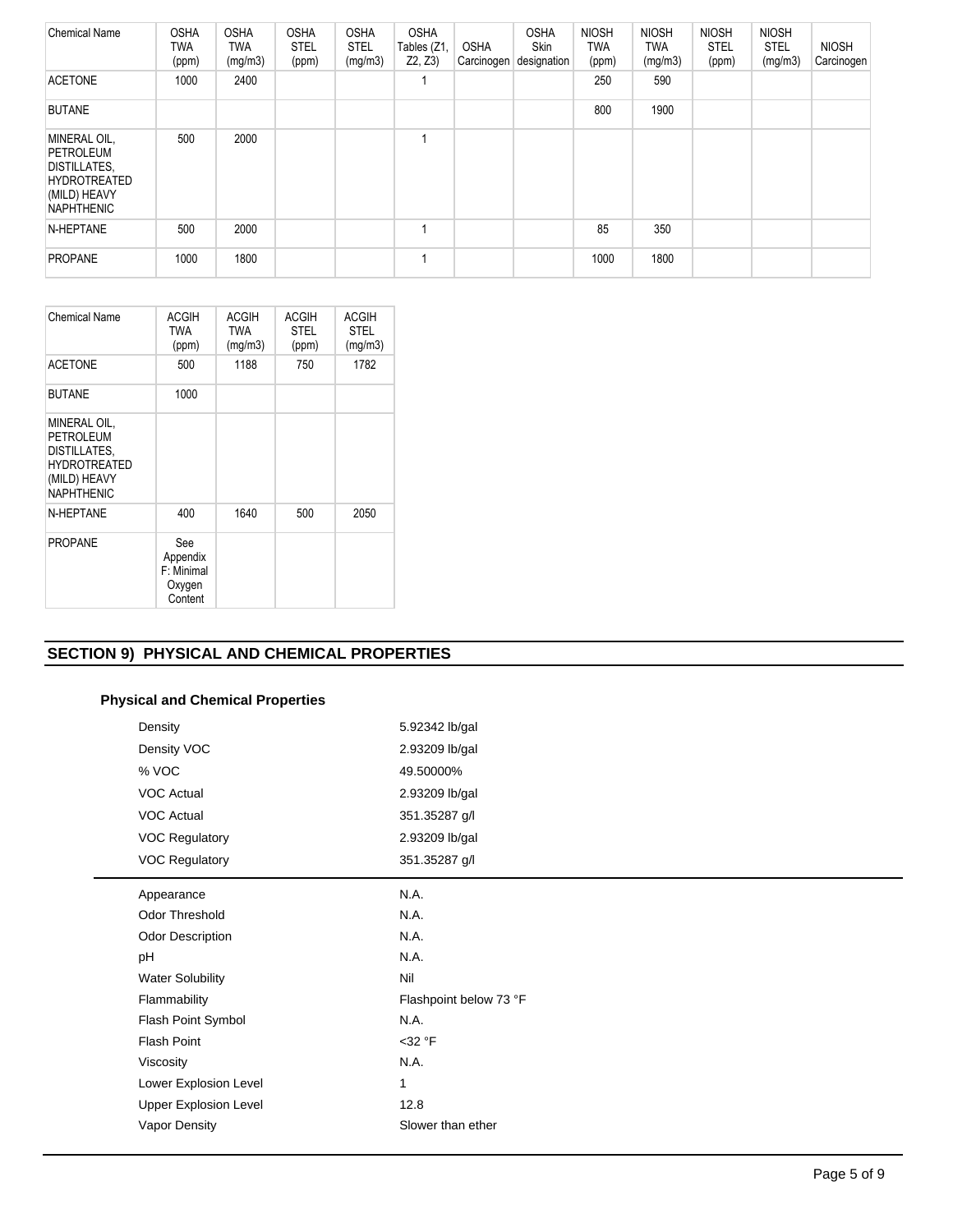| <b>Melting Point</b>      | N.A.              |
|---------------------------|-------------------|
| <b>Freezing Point</b>     | N.A.              |
| Low Boiling Point         | N.A.              |
| <b>High Boiling Point</b> | N.A.              |
| Decomposition Pt          | N.A.              |
| Auto Ignition Temp        | N.A.              |
| <b>Evaporation Rate</b>   | Slower than ether |

## **SECTION 10) STABILITY AND REACTIVITY**

#### **Stability:**

Stable.

#### **Conditions to Avoid:**

High temperatures.

#### **Incompatible Materials:**

None known.

#### **Hazardous Reactions/Polymerization:**

Will not occur.

#### **Hazardous Decomposition Products:**

In fire, will decompose to carbon dioxide, carbon monoxide.

## **SECTION 11) TOXICOLOGICAL INFORMATION**

#### **Skin Corrosion/Irritation:**

Overexposure will cause defatting of skin.

Causes skin irritation

#### **Serious Eye Damage/Irritation:**

Overexposure will cause redness and burning sensation.

Causes serious eye irritation

#### **Carcinogenicity:**

No data available

#### **Germ Cell Mutagenicity:**

No data available

#### **Reproductive Toxicity:**

No data available

## **Respiratory/Skin Sensitization:**

No data available

#### **Specific Target Organ Toxicity - Single Exposure:**

May cause drowsiness or dizziness

## **Specific Target Organ Toxicity - Repeated Exposure:**

# **Aspiration Hazard:**

No data available

May be fatal if swallowed and enters airways

#### **Acute Toxicity:**

Inhalation: effect of overexposure include irritation of respiratory tract, headache, dizziness, nausea, and loss of coordination. Extreme overexposure may result in unconsciousness and possibly death.

#### 0064742-52-5 MINERAL OIL, PETROLEUM DISTILLATES, HYDROTREATED (MILD) HEAVY NAPHTHENIC

LD50 (Rodent - rat, Oral) : >5000 mg/kg, Toxic effects : Details of toxic effects not reported other than lethal dose value. LD50 (Rodent - rabbit, Administration onto the skin) : >2000 mg/kg, Toxic effects : Details of toxic effects not reported other than lethal dose value.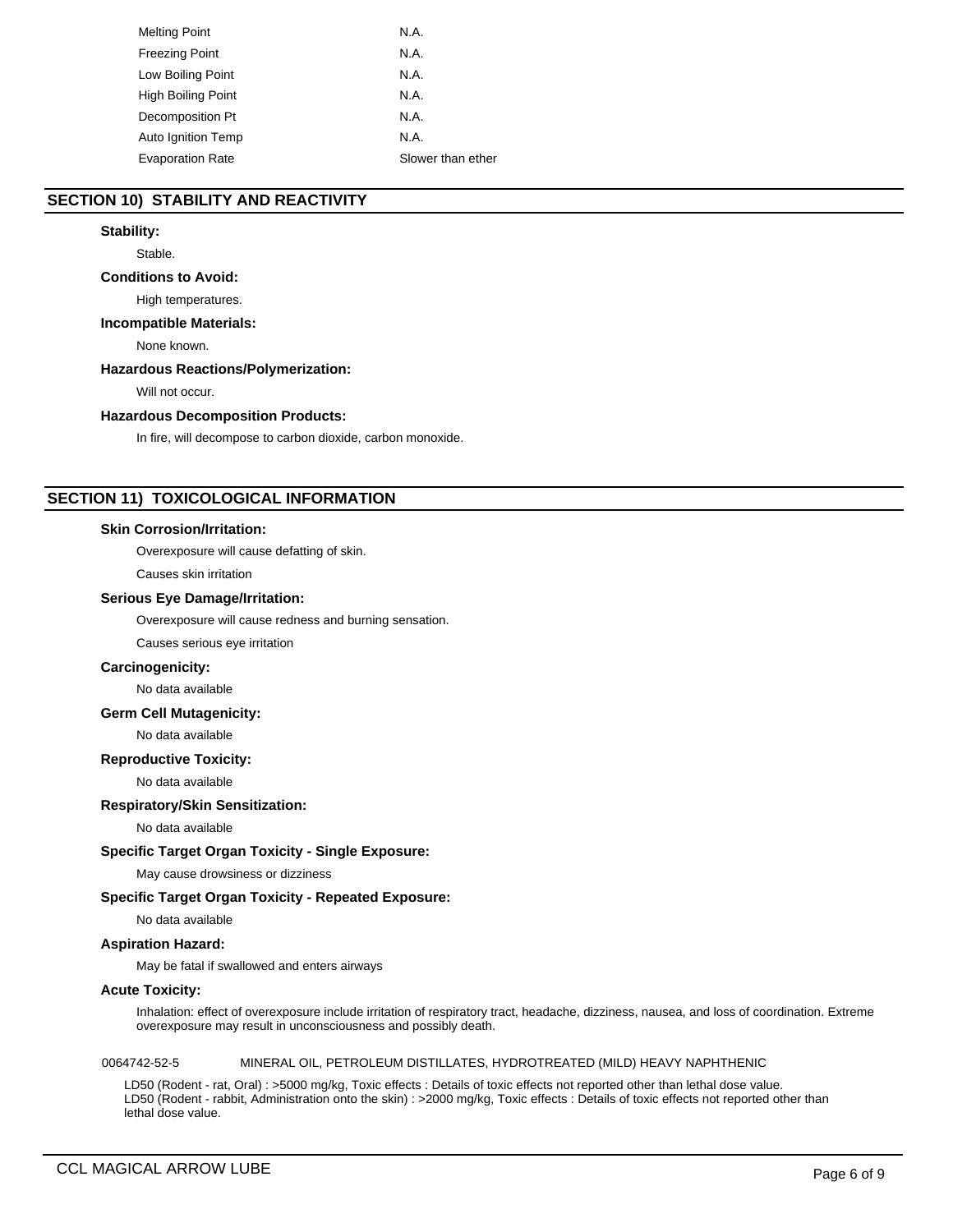0000142-82-5 N-HEPTANE

LC50 (rat): approximately 25000 ppm (4-hour exposure); cited as 103 g/m3 (4-hour exposure) (6)

LD50 (oral, rat): Greater than 15000 mg/kg (4)

#### 0000067-64-1 ACETONE

LC50 (male rat): 30000 ppm (4-hour exposure); cited as 71000 mg/m3 (4-hour exposure) (29) LC50 (male mouse): 18600 ppm (4-hour exposure); cited as 44000 mg/m3 (4-hour exposure) (29)

LD50 (oral, female rat): 5800 mg/kg (24)

LD50 (oral, mature rat): 6700 mg/kg (cited as 8.5 mL/kg) (31) LD50 (oral, newborn rat): 1750 mg/kg (cited as 2.2 mL/kg) (31)

LD50 (oral, mouse): 3000 mg/kg (32,unconfirmed)

LD50 (dermal, rabbit): Greater than 16000 mg/kg cited as 20 mL/kg) (30)

#### 0000106-97-8 BUTANE

LC50 (mouse): 202000 ppm (481000 mg/m3) (4-hour exposure); cited as 680 mg/L (2-hour exposure) (9) LC50 (rat): 276000 ppm (658000 mg/m3) (4-hour exposure); cited as 658 mg/L (4- hour exposure) (9)

## **Potential Health Effects - Miscellaneous**

0000067-64-1 ACETONE

The following medical conditions may be aggravated by exposure: lung disease, eye disorders, skin disorders. Overexposure may cause damage to any of the following organs/systems: blood, central nervous system, eyes, kidneys, liver, respiratory system, skin.

0000142-82-5 N-HEPTANE

Increased susceptibility to the effects of this material may be observed in people with preexisting disease of any of the following: central nervous system, respiratory system, skin. May cause central nervous system effects such as dizziness, headache, nausea, and loss of consciousness. Laboratory studies with rats have shown that petroleum distillates can cause kidney damage and kidney or liver tumors. These effects were not seen in similar studies with guinea pigs, dogs, or monkeys. Several studies evaluating petroleum workers have not shown a significant increase of kidney damage or an increase in kidney or liver tumors. Aspiration may occur during swallowing or vomiting, resulting in lung damage.

## **SECTION 12) ECOLOGICAL INFORMATION**

#### **Toxicity:**

Toxic to aquatic life with long lasting effects

#### **Persistence and Degradability:**

No data available.

#### **Bio-Accumulative Potential:**

No data available.

#### **Mobility in Soil:**

No data available.

#### **Other Adverse Effects:**

No data available.

#### **Bio-accumulative Potential**

0000067-64-1 ACETONE

Does not bioaccumulate

0064742-52-5 MINERAL OIL, PETROLEUM DISTILLATES, HYDROTREATED (MILD) HEAVY NAPHTHENIC

Contains constituents with the potential to bioaccumulate.

#### **Persistence and Degradability**

0000067-64-1 ACETONE

91% readily biodegradable, Method: OECD Test Guideline 301B

#### **Mobility in Soil**

0064742-52-5 MINERAL OIL, PETROLEUM DISTILLATES, HYDROTREATED (MILD) HEAVY NAPHTHENIC

Liquid under most environmental conditions. Floats on water. If it enters soil, it will adsorb to soil particles and will not be mobile.

## **SECTION 13) DISPOSAL CONSIDERATIONS**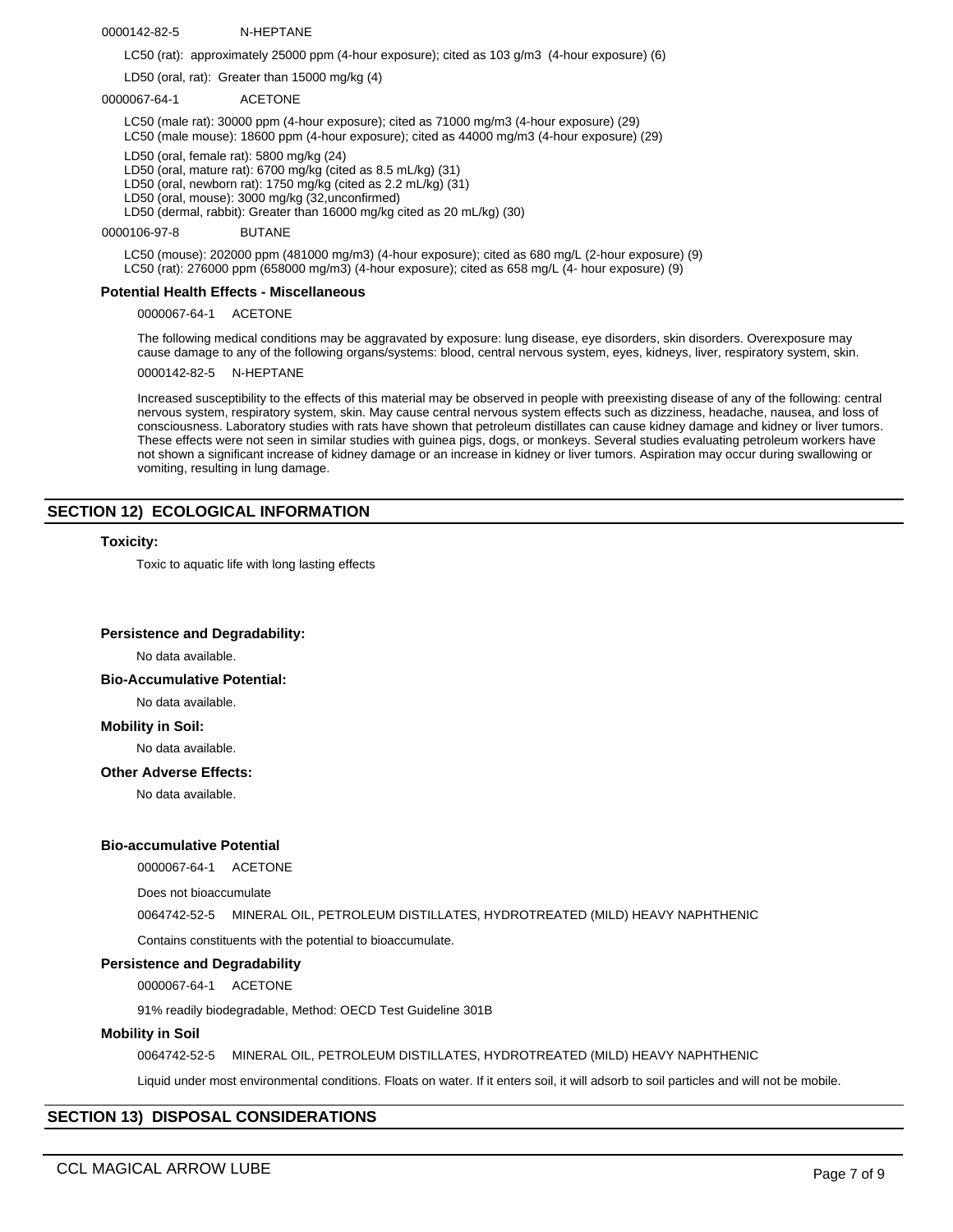#### **Water Disposal:**

Under RCRA, it is the responsibility of the user of the product, to determine at the time of disposal whether the product meets RCRA criteria for hazardous waste. Waste management should be in full compliance with federal, state, and local laws.

Empty containers retain product residue which may exhibit hazards of material, therefore do not pressurize, cut, glaze, weld or use for any other purposes. Return drums to reclamation centers for proper cleaning and reuse.

## **SECTION 14) TRANSPORT INFORMATION**

#### **U.S. DOT Information:**

Consumer Commodity, ORM-D

## **IMDG Information:**

Consumer Commodity, ORM-D

#### **IATA Information:**

Consumer Commodity, ORM-D

## **SECTION 15) REGULATORY INFORMATION**

| CAS          | <b>Chemical Name</b>                                                                        | % By Weight | <b>Regulation List</b>                             |
|--------------|---------------------------------------------------------------------------------------------|-------------|----------------------------------------------------|
| 0000067-64-1 | <b>ACETONE</b>                                                                              |             | 24% - 41% CERCLA, SARA312, TSCA, RCRA, ACGIH, OSHA |
| 0000106-97-8 | <b>BUTANE</b>                                                                               |             | 24% - 41% SARA312, VOC TSCA, ACGIH                 |
| 0064742-52-5 | MINERAL OIL,<br>PETROLEUM<br>DISTILLATES,<br>HYDROTREATED (MILD)<br><b>HEAVY NAPHTHENIC</b> |             | 16% - 27% SARA312, VOC TSCA, OSHA                  |
| 0000142-82-5 | N-HEPTANE                                                                                   |             | 8% - 21% SARA312, VOC, TSCA, ACGIH, OSHA           |
| 0000074-98-6 | <b>PROPANE</b>                                                                              |             | 3% - 7% SARA312, VOC, TSCA, ACGIH, OSHA            |

## **SECTION 16) OTHER INFORMATION**

#### **Glossary:**

\* There are points of differences between OSHA GHS and UN GHS. In 90% of the categories, they can be used interchangeably, but for the Skin Corrosion/Irritant Category and the Specific Target Organ Toxicity (Single and Repeated Exposure) Categories. In these cases, our system will say UN GHS.

ACGIH- American Conference of Governmental Industrial Hygienists; ANSI- American National Standards Institute; Canadian TDG-Canadian Transportation of Dangerous Goods; CAS- Chemical Abstract Service; Chemtrec- Chemical Transportation Emergency Center (US); CHIP- Chemical Hazard Information and Packaging; DSL- Domestic Substances List; EC- Equivalent Concentration; EH40 (UK)- HSE Guidance Note EH40 Occupational Exposure Limits; EPCRA- Emergency Planning and Community Right-To-Know Act; ESL- Effects screening levels; HMIS- Hazardous Material Information Service; LC- Lethal Concentration; LD- Lethal Dose; NFPA- National Fire Protection Association; OEL- Occupational Exposure Limits; OSHA- Occupational Safety and Health Administration, US Department of Labor; PEL- Permissible Exposure Limit; SARA (Title III)- Superfund Amendments and Reauthorization Act; SARA 313- Superfund Amendments and Reauthorization Act, Section 313; SCBA- Self-Contained Breathing Apparatus; STEL- Short Term Exposure Limit; TCEQ - Texas Commission on Environmental Quality; TLV- Threshold Limit Value; TSCA- Toxic Substances Control Act Public Law 94-469; TWA - Time Weighted Value; US DOT- US Department of Transportation; WHMIS- Workplace Hazardous Materials Information System.